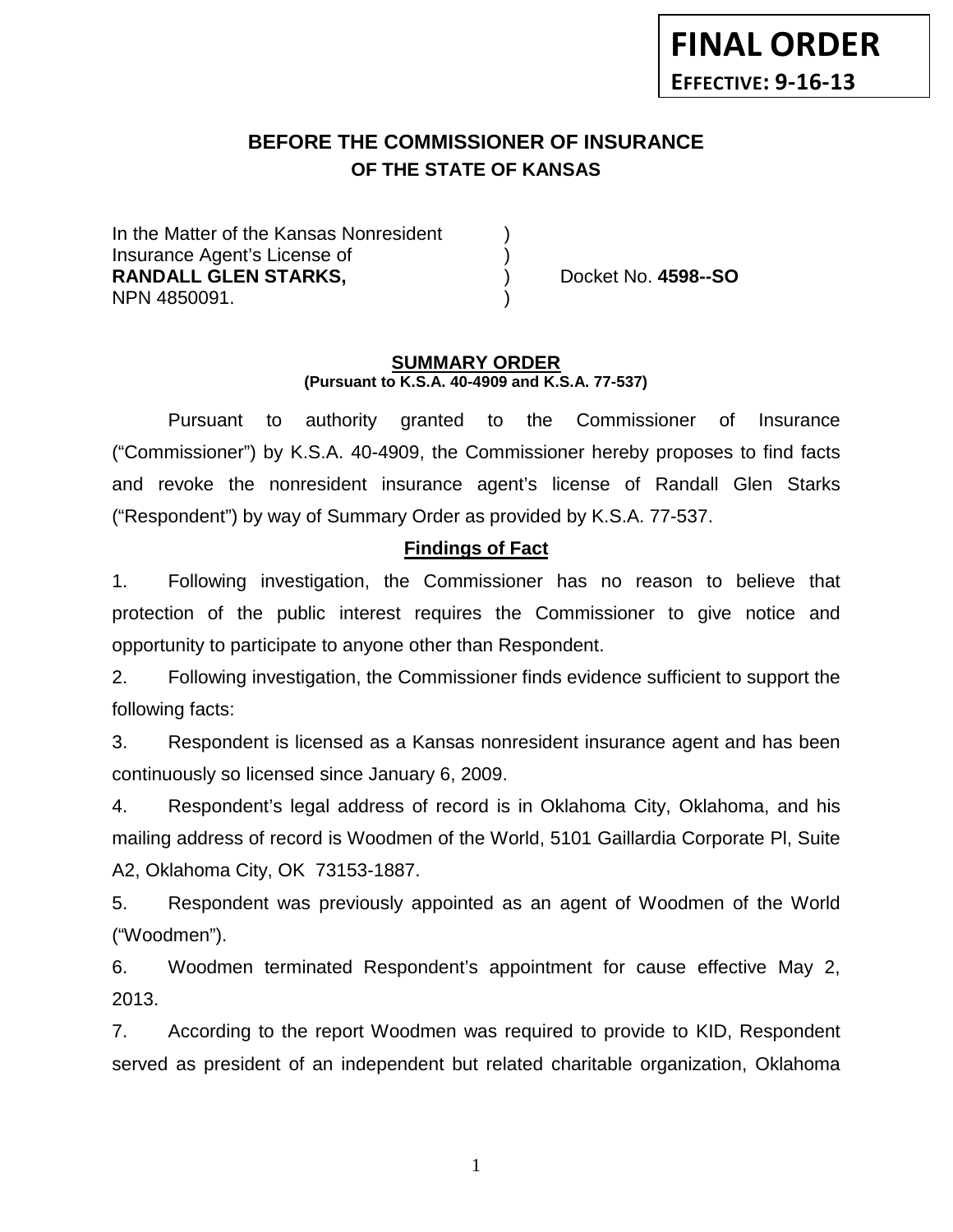Woodmen Fraternal Activities, Inc., and during the time he was an officer of the organization, converted the organization's funds for personal use.

8. By letter of June 27, 2013, addressed to Respondent at his legal and mailing addresses of record, counsel for KID invited Respondent to reply in writing within 15 business days if he disputed the foregoing facts.

9. The letter addressed to Respondent's legal address was returned by the United States Postal Service, and in early July, counsel for Woodmen notified KID that she received the letter addressed to Respondent's mailing address of record and was forwarding it to Respondent's last known address.

10. To date, Respondent has not replied, and the letter has not been returned.

### **Applicable Law**

11. K.S.A. 40-4909(a) provides, in relevant part:

"The commissioner may deny, suspend, revoke or refuse renewal of any license issued under this act if the commissioner finds that the applicant or license holder has:

(2) Violated: (A) Any provision of chapter 40 of the Kansas Statutes Annotated, and amendments thereto, or any rule and regulation promulgated thereunder; . . .

(8) Used any fraudulent, coercive, or dishonest practice, or demonstrated any incompetence, untrustworthiness or financial irresponsibility in the conduct of business in this state or elsewhere." K.S.A. 2012 Supp. 40- 4909(a)." K.S.A. 2012 Supp. 40-4909(a).

12. K.A.R. §40-7-9 requires a licensee to report a change of residence address within 30 days.

13. In addition, the Commissioner may revoke any license issued under the Insurance Agents Licensing Act if the Commissioner finds that the interests of the insurer or the insurable interests of the public are not properly served under such license. K.S.A. 2012 Supp. 40-4909(b).

14. "Any action taken under this section which affects any license or imposes any administrative penalty shall be taken only after notice and an opportunity for hearing conducted in accordance with the provisions of the Kansas administrative procedures act." K.S.A. 2012 Supp. 40-4909(c).

15. "Whenever the commissioner imposes any administrative penalty or denies, suspends, revokes or refuses renewal of any license pursuant to subsection (a), any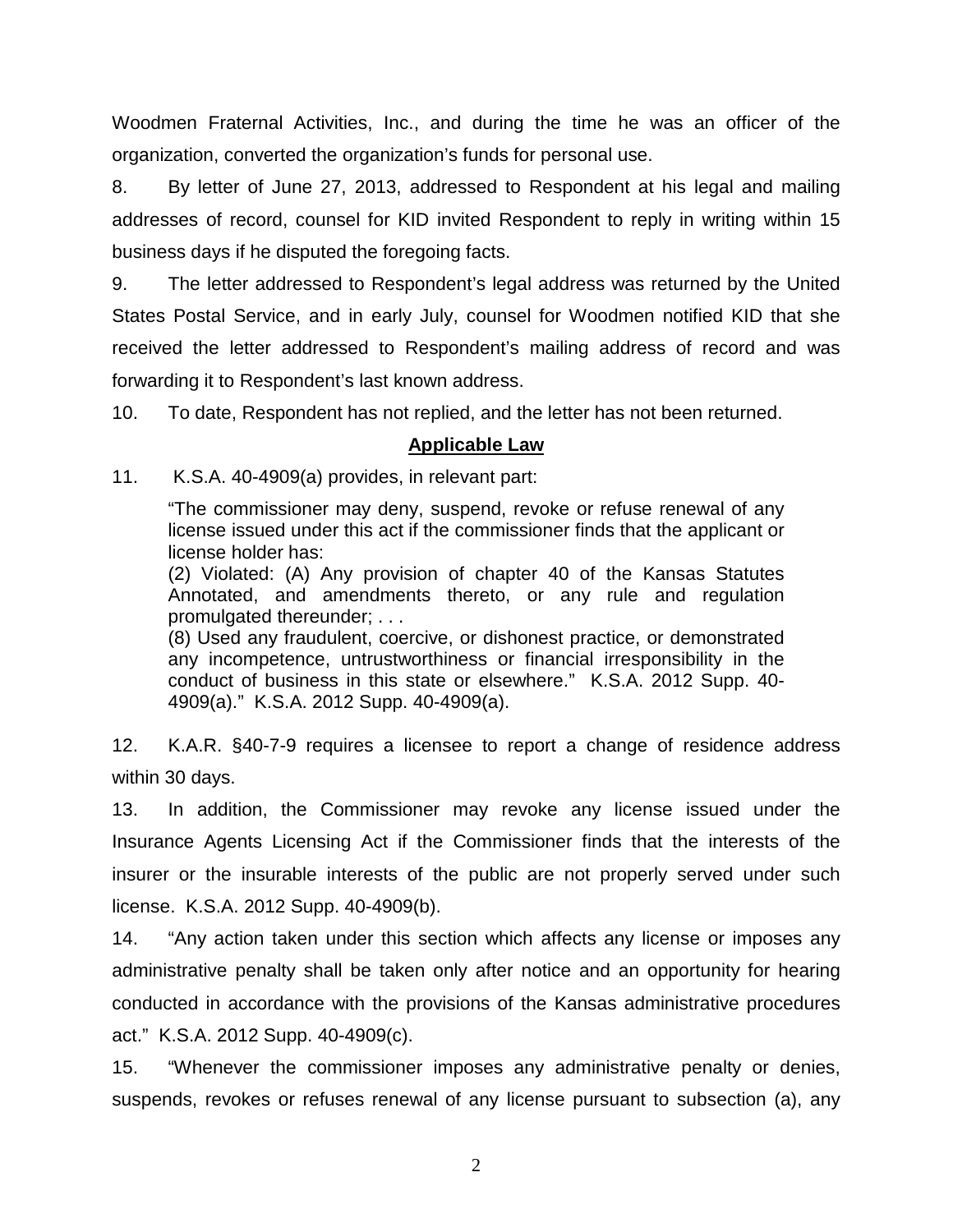costs incurred as a result of conducting an administrative hearing authorized under the provisions of this section shall be assessed against the person who is the subject of the hearing or any business entity represented by such person who is the party to the matters giving rise to the hearing." K.S.A. 2012 Supp. 40-4909(f).

#### **Conclusions of Law**

16. The Commissioner has jurisdiction over Respondent as well as the subject matter of this proceeding, and such proceeding is held in the public interest.

17. The Commissioner finds that Respondent's license may be revoked pursuant to K.S.A. 40-4909(a)(2)(A) because Respondent has violated K.A.R.§40-7-9(f) by failing to report a change of residence address within 30 days, and this violation is compounded by Respondent's failure to change the business and mailing address as well.

18. The Commissioner finds that Respondent's license may be revoked pursuant to K.S.A. 40-4909(a)(8) because Respondent has used a fraudulent and dishonest practice by misappropriating funds belonging to the charitable organization.

19. The Commissioner thus finds that sufficient grounds exist for the revocation of Respondent's insurance agent license pursuant to K.S.A. 2012 Supp. 40-4909(a).

20. Finally, the Commissioner finds that Respondent's license may be revoked pursuant to K.S.A. 2012 Supp. 40-4909(b) because Respondent's license is not serving the interests of insurers or the insurable interests of the public.

21. Based on the facts and circumstances set forth herein, it appears that the use of summary proceedings in this matter is appropriate, in accordance with the provisions set forth in K.S.A. 77-537(a), in that the use of summary proceedings does not violate any provision of the law, the protection of the public interest does not require the KID to give notice and opportunity to participate to persons other than Respondent, and after investigation, KID believes in good faith that the allegations will be supported to the applicable standard of proof.

### **Policy to be Served**

Before issuing an insurance agent license, the Commissioner must determine that the applicant is qualified and has not committed any act that would be grounds for denial, suspension, or revocation. K.S.A. 40-4905(b). Further, the Commissioner may revoke any license issued under the Insurance Agents Licensing Act if the

3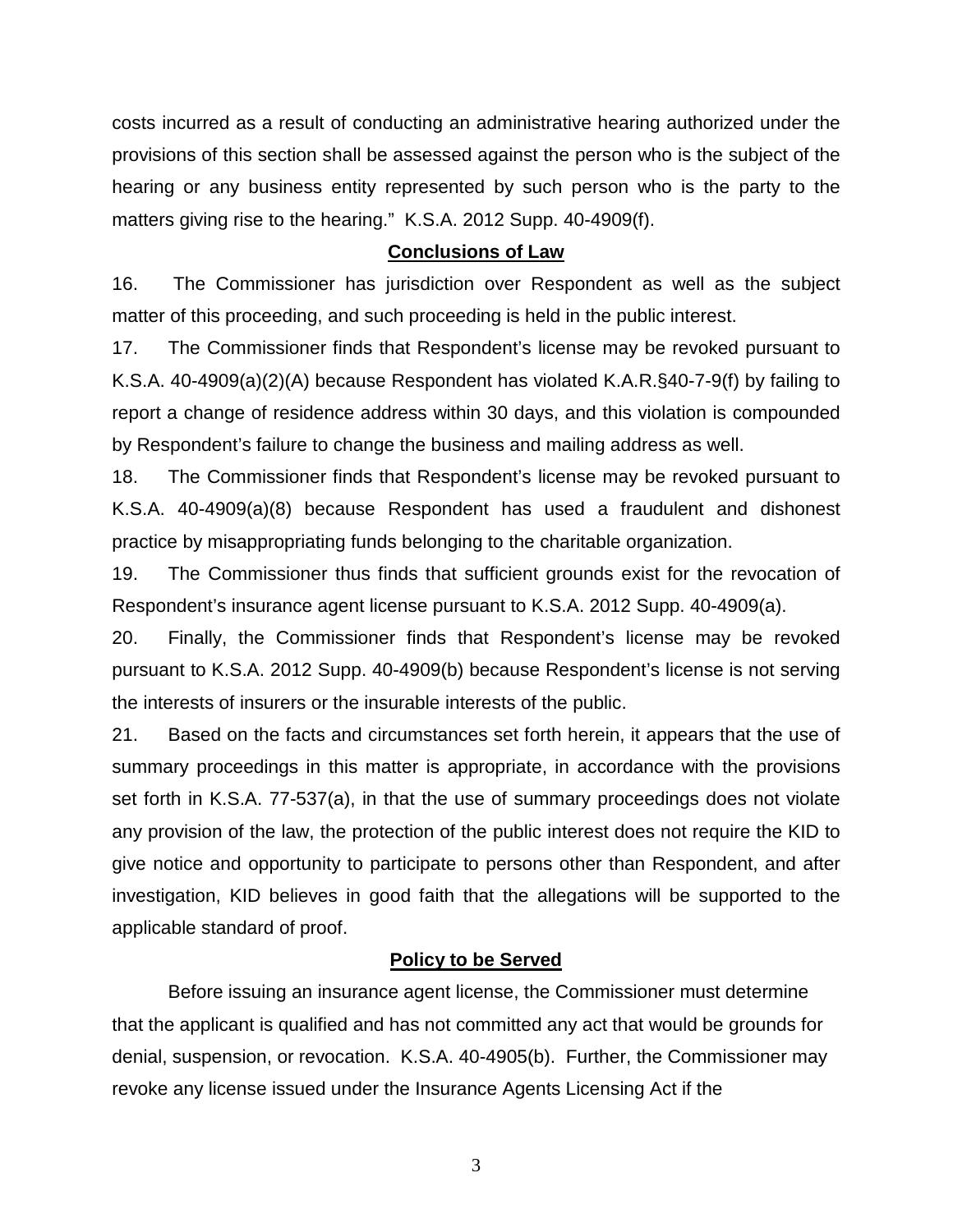Commissioner finds that the interests of the insurer or the insurable interests of the public are not properly served under the license. The following action is appropriate to promote the security and integrity of the insurance business and protect insurance consumers by licensing, or continuing to license, persons or entities to sell, solicit, or negotiate insurance in the State of Kansas only if their conduct indicates they are both qualified and trustworthy.

**THE COMMISSIONER OF INSURANCE THEREFORE ORDERS** that the Kansas nonresident insurance agent's license of **RANDALL GLEN STARKS** is hereby **REVOKED** and **RANDALL GLEN STARKS** shall **CEASE and DESIST** from the sale, solicitation, or negotiation of insurance, doing any act toward the sale, solicitation, or negotiation of insurance, and/or receiving compensation deriving from the sale, solicitation, or negotiation of insurance in Kansas or on Kansas risks through business conducted on and after the effective date of this order.

**It is further ordered**, pursuant to KSA 77-415(b)(2)(A), that this order is designated by KID as precedent.

## **IT IS SO ORDERED THIS \_\_27th\_\_ DAY OF AUGUST 2013, IN THE CITY OF TOPEKA, COUNTY OF SHAWNEE, STATE OF KANSAS.**



\_/s/ Sandy Praeger\_\_\_\_\_\_\_\_\_\_\_\_\_\_\_\_ Sandy Praeger Commissioner of Insurance

BY:

/s/ John Wine John Wine General Counsel